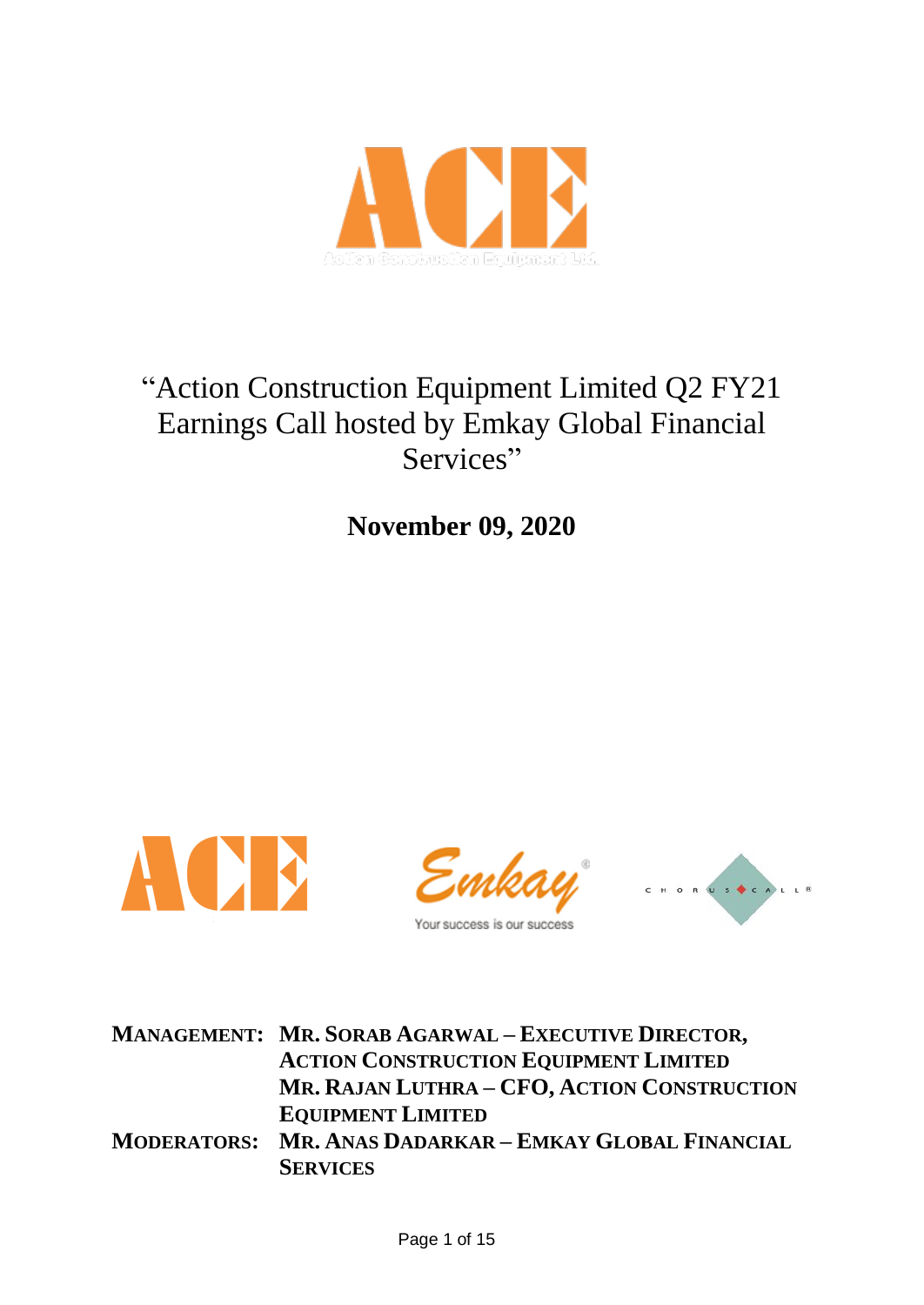

- **Moderator:** Ladies and Gentlemen, Good day and welcome to the Q2 FY21 Earnings Call of Action Construction Equipment Limited hosted by Emkay Global Financial Services. We have with us today Mr. Sorab Agarwal – Executive Director and Rajan Luthra – CFO. As a reminder, all participant lines will be in the listen-only mode and there will be an opportunity for you to ask questions after the presentation concludes. Should you need assistance during the conference call, please signal for an operator by pressing '\*' and then '0' on your touchtone phone. Please note that this conference is being recorded. I now hand the conference over to Mr. Anas Dadarkar from Emkay Global. Thank you and over to you, sir.
- **Anas Dadarkar**: Good evening everyone. I would like to welcome the management and thanks them for giving us this opportunity. I would now hand over the call to the management for opening remarks. Over to you, sir.
- **Sorab Agarwal**: Good evening everybody. This is Sorab Agarwal from Action Construction Equipment Limited. Last quarter has been a pleasant surprise for us. In the wake of slowdown and economic slum brought about by COVID-19 pandemic. The month of August brought some respite and revival in demand and we were able to attain similar revenues on year-on-year basis and improvement in profitability in the last quarter. The green shoots of economic revival and increased order flows have continued and further improve going into the current quarter.

Owing to the positive trend, I would like to bring on record that we have been further able to better our October month sales by about 20% as compared to the month of September. Our revenues for quarter ended September "20 was similar to Quarter 2 of September FY20 and we were able to regain our revenue levels post the after month of lockdown. We were also able to better our profitability margins in the last quarter as compared to the same period last year and now our EBITDA margins stands at 9.7% versus 8.2% of the last year and PBT margins profit before tax margins stand at 7.1% versus 5.8% last year and we have seen growth of 18% in our EBITDA earnings which are now at 26 crores versus 22 crores for the same period last year.

Similarly, our profit before tax has increased to 19 crores versus 15.58 crores for the same period last year. Even though our revenue levels for both quarters were similar at about 268 crores. It should not be out of place to mention that owing to certain supply chain constraints we were not able to fully capitalize on the potential of revenue increase in the September quarter otherwise our top line, bottom line and profit margins could still have been better than may be around 10%, 15%.

Looking at the improvement in economic activity and demand trend, we would like to revive our revenue guidance for the whole year and has projected in August instead of 30%, 35% revenue degrowth for the current year we are hopeful that is the current momentum of economic activity sustains we should be in touching distance of last year sales definitely with better profitability and margin expansion and our EBITDA margin can also go into double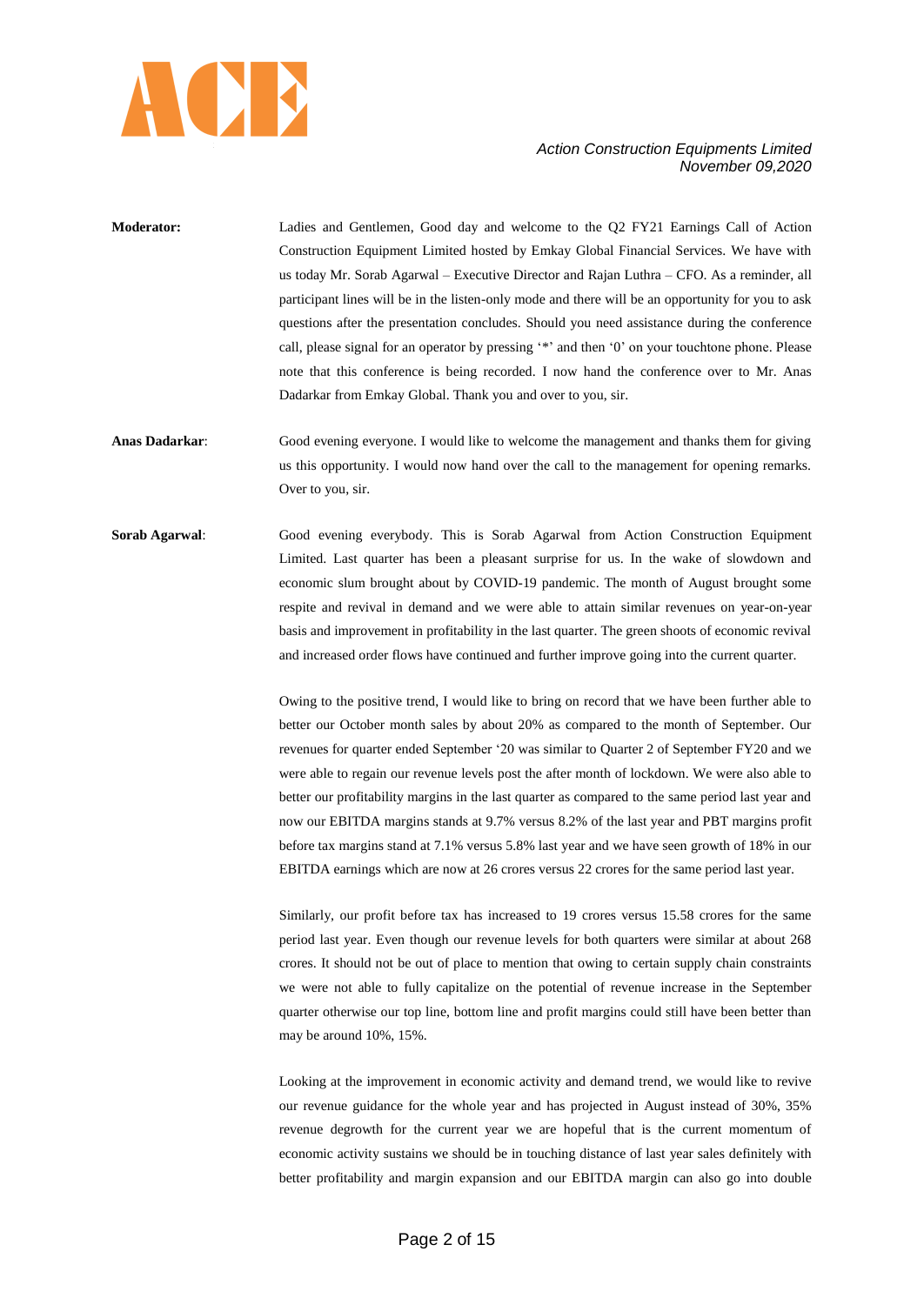

digit. In the increase we continue to take all possible liquidity preservation and cost control measures. We feel we have overcome the short-term turbulence being faced by the company and going forward we are really confident of improving our revenues for the second half of this year as compared to last year. Provided no major further disruption takes place in the current scenario and we are very optimistic about the medium to long term prospects of the company accompanied by top line, bottom line and margin expansions. Thank you. I think we can open for question and answer.

- **Moderator**: Thank you very much. Ladies and gentlemen, we will now begin the question and answer session. The first question is from the line of Santhosh Reddy from Bull Securities. Please go ahead.
- **Santhosh Reddy:** Is the company getting any new dealers for chain harvesters?
- **Sorab Agarwal**: We make combined harvesters mounted on track here chain harvesters and our demand we have definitely seen it growing in the last two, three months.
- **Santhosh Reddy:** Is there any plans of manufacturer loaders attachment for tractors or something, etc.?
- **Sorab Agarwal**: See we already manufacture backhoe loaders we already do loaders that we make, but as of now to fit an attachment on the chain harvester we have definitely not planned as of now.
- **Santhosh Reddy:** What is the highest ever sales of backhoe loader is it correct March sales is correct?
- **Sorab Agarwal:** I have not been able to understand your question you want to know the backhoe loader sale for last quarter in March also?
- **Rajan Luthra:** We have been able to do 104 backhoe loaders.
- **Sorab Agarwal:** I think he is also trying to ask how many did we do in the March quarter?
- **Rajan Luthra:** In the March quarter we did 89 numbers.
- **Moderator**: Thank you very much. Next question is from the line of Sanjay Dam from Old Bridge Capital Management. Please go ahead.
- **Sanjay Dam:** Your guidance is like as you see it is sometimes become very bleak sometimes becomes very pleasant so we are now in the pleasant part of it so from a 35% degrowth we are now at flat YoY?

**Sorab Agarwal:** Yes for the last quarter yes and hopefully the situation remains it seems that by the end of the year we should be able to catch up to our last year revenue or maybe with a small deficit at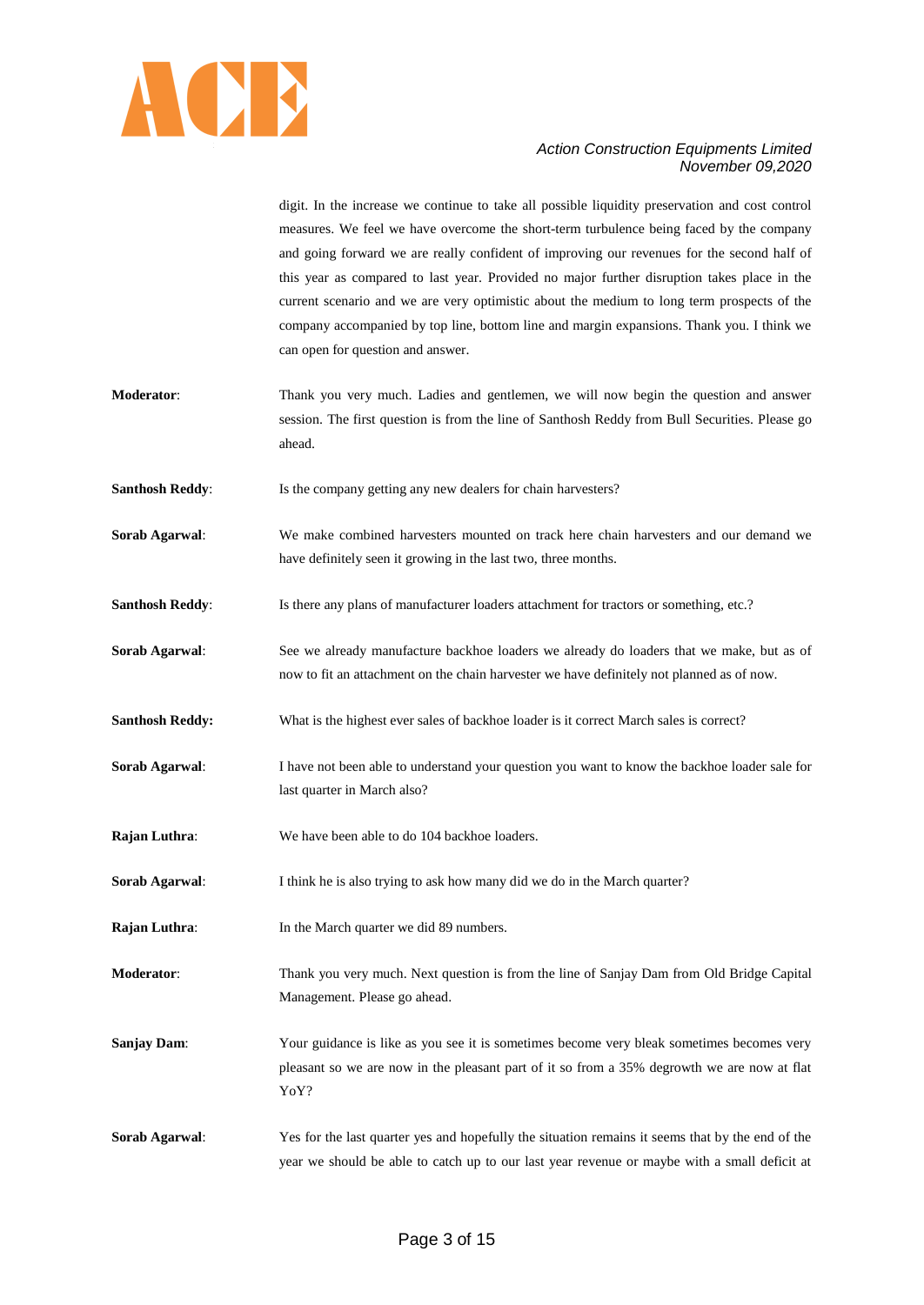

max of 5%, 6% looking at the current order flow and the momentum unless and until something really happens again.

**Sanjay Dam:** So basically, when you say flat YoY you guided for the balance of the year is it?

**Sorab Agarwal:** Yes. I guided with respect to the whole year in totality so last year we did close to about 1,150 crores so hopefully we should be touching that revenue or may be at max a gap of 50 crore, 60 crores that would be let us say 5%, 6% lower than last year, but we should be in touching distance of last year revenue as it appears.

**Sanjay Dam:** That is what I understood so I thought let me again kind of doubly cross check with that.

Sorab Agarwal: And everything going well currently it seems that we should be in position to exceed our Quarter 3 revenue in the current quarter as well.

Sanjay Dam: So what is driving this I mean which part of the business is driving this?

**Sorab Agarwal:** See obviously cranes have been a little slow and actually they were really not slow in August, September, but unfortunately because of some supply chain unexpected supply chain issues where we could have never imagined that there will be problems and they cropped up and so the cranes were lagging in the last quarter I am sure they will cover up in this quarter and definitely our other segment which have been slow in the past especially construction equipment material handling and even agri so all of them contributed and construction equipment we were able to grow handsomely if we talk on year-on-year basis even material handling was about a 30%, 31% even agri was about 55%. So it was a combined effort of the other three smaller segments. Cranes was a little laggard, but primarily due to the supply chain part and looking at the scenario now hopefully this month crane should also be back on track in this quarter.

**Sanjay Dam:** So that supply chain problem is solved sir?

**Sorab Agarwal:** It is still there, but we are none to live with it and found ways and means around it. The problem is there but it is being tackled.

**Sanjay Dam:** But is that something which is very specific to ask or are all your competitors facing?

**Sorab Agarwal:** See some of it would be common to our competitors also, but primarily our main deterrent was supply of engines from one of our major engine suppliers because unfortunately they supply similar engines to their tractor also I am talking of amalgamation group company **(Inaudible) 11.09**. So TAFE, Massey Ferguson tractors also use the similar engines so their priority was their own company so that also led to a little debacle, but yes we have mended and sorting out so they have committed to come back on track as soon as possible.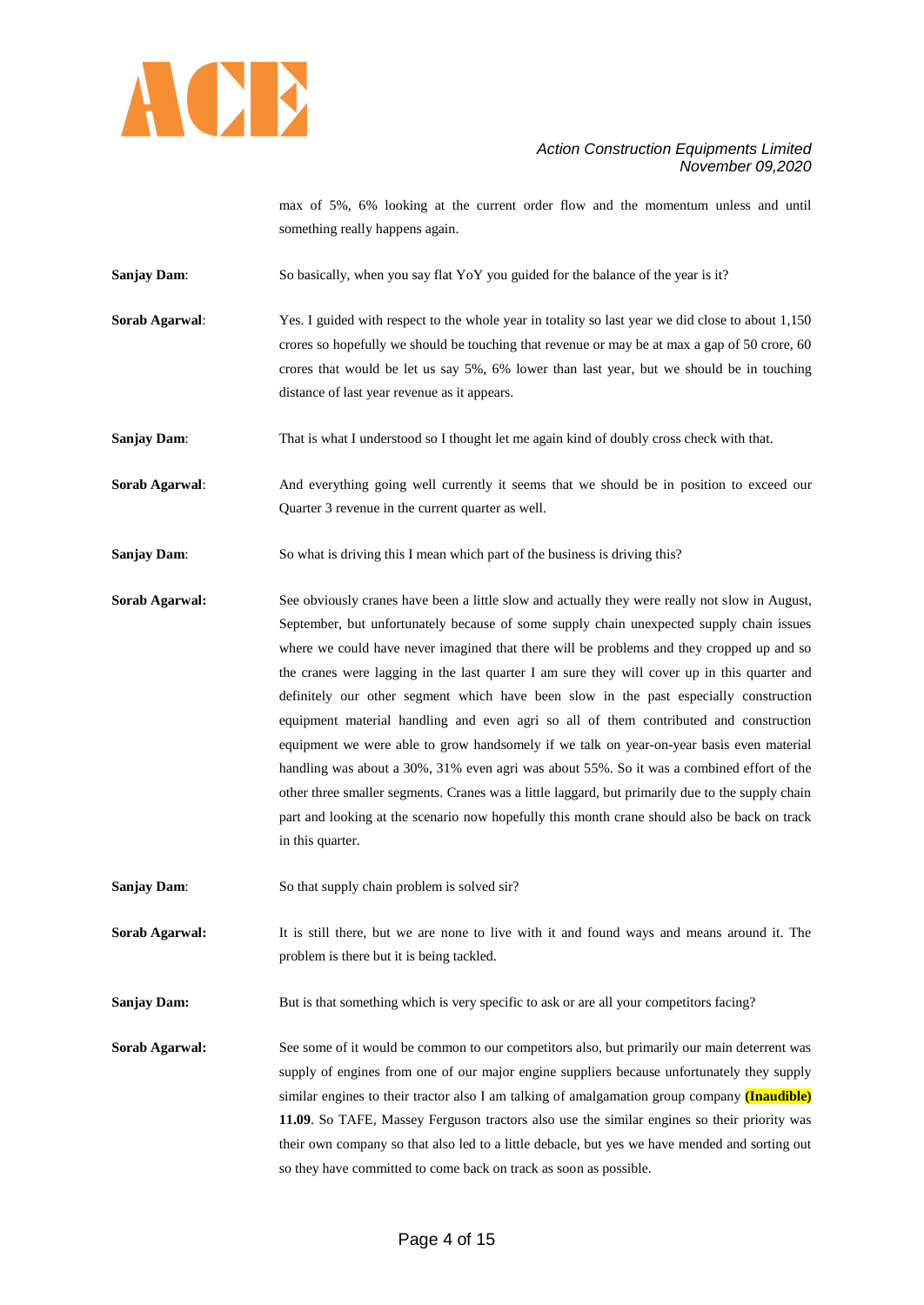

- **Moderator:** Thank you very much. Next question is from the line of Suraj Nawandhar from Prithvi Finmart. Please go ahead.
- **Suraj Nawandhar:** Sir my question is regarding the tractor sales if you can quantify what is a market share in total tractors sales and if you can give you the number how my tractors be sold this quarter and compared it with the quarter-on-quarter and year-on-year?
- **Sorab Agarwal:** Yeah we can definitely give you our numbers what we sold this quarter or maybe last quarter, but if you talk of the market share it is minuscule because now the market is definitely being expanding in the last three, four months and we were doing all of close to about 4,000 tractors annually. So in the market size of 8 lakh, 9 lakh tractors that is pretty minuscule, but with respect to our numbers what we did in the current quarter and the quarter before that Luthra sir if you can elaborate?
- **Rajan Luthra:** If you look at in tractors we have been increasing every quarter in the month of March we did see 70 numbers in the June we did 382 numbers and the September quarter we did 589 and every quarter we are increasing as compared to previous quarter and as of now which is very heartening is the sale of harvesters in this quarter we did 66 numbers as compared to 22 in the last quarter and as compared to 49 in the March quarter. So probably by the end of this year we may be number one in the combined harvester business because we may become a number one is the combined harvester business.
- **Suraj Nawandhar:** And sir in the tractor businesses are you focusing more on at or we are focusing more on the construction equipment where we are more dominant I mean they were not of the agri reforms that are going on so the demand on the tractors and the equipments that is being used by the farmers might increase, so we focusing in that area or we are focusing on our core strength of cranes and construction equipment?
- **Sorab Agarwal:** See cranes and construction equipment and material handling is our core focus and that is our forte. The company started with it expanded into material handling like forklift and further into construction equipment like backhoes and road machinery. So obviously that is the main DNA of our company and we also started doing tractors some years back five, seven, eight years back, but we have enough focus and are also reasonably determined to expand our agri business also and it was some sort news to me when I was not aware that we just might start to do the largest numbers of harvesters in the country very soon. So I am sure we are very much focused on tractors apart from our core business appraise.
- **Moderator:** Thank you. Next question is from the line of Shaleen Seth from Seers Fund Management. Please go ahead.
- **Shaleen Seth**: Sir it seems we had gained some market share in the pick and carry segment?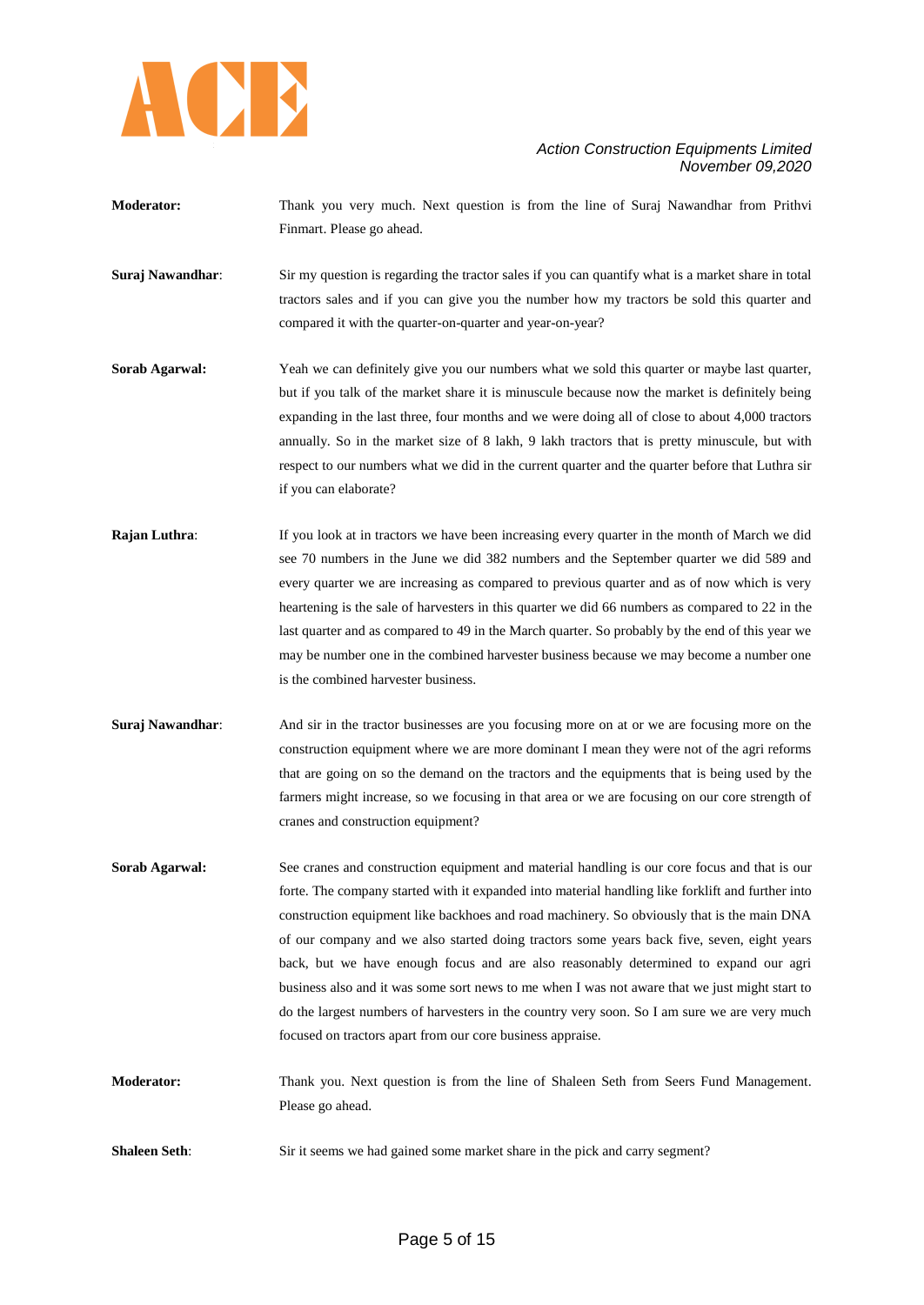

- **Sorab Agarwal:** I presume so we were hovering around 62%, 63% for a good one or two years and last quarter it appeared that we have increased by 3%, 4%. So I think we have increased our market share by 2%, 3% I really cannot substantiate it because I do not have data. Our companies and ourselves really do not share data amongst ourselves, but yes we have increased a little market share yes.
- **Rajan Luthra:** Just to add on I think the thought in the presentation has said they lost market with 3.6% so that does come to us only.

**Sorab Agarwal:** They have already agreed that we have got market share.

**Shaleen Seth**: Yeah that is right they said they have gone market share dip by 3% more than 3%.

**Shaleen Seth**: Sir I have two questions first is on the employee base I just wanted to compare the YoY employee base the corresponding quarter we had 21 crores as employee cost now we have 18 with the same revenue so can we continue at the same level of employees?

- **Sorab Agarwal:** Yes I think so we have work towards being more effective and efficient and mainly that would have been dealt away with and but especially I would say in our agri segment wherein we were trying to just somehow get more people can do more and it was not working out so we brought our focus back to profitability and increasing numbers subsequently. So I am sure it is possible we would be remaining in a similar board for quite some time now at least for the next two, three quarters yes.
- **Shaleen Seth**: Second question is regarding the construction equipment so I was just noticing there is a very un-linear fashion of our results, our EBIT is at 1.3% right now it has gone up to 3% in last quarter, so could please throw some more light on that?

**Sorab Agarwal:** Yes even I was little surprised when I noticed this just like you have noticed it and so what has happened is we had to write off some inventory on account of certain new modifications and introduction of a new model which we get in the market in upgraded version. So on account of that you see this 2%, 3% loss although the revenue has increased, but going forward I am pretty confident that we should be able to match our company average of about maybe 7% to 10% somewhere with respect to EBITDA level for this business I am sure this start happening from Quarter 3 onwards.

- **Shaleen Seth:** 7% plus from construction equipment standard term?
- **Sorab Agarwal:** I am saying is EBITDA level or let us say EBIT level in the construction equipment business should start to reach 7%, 8%, 9%.
- **Shaleen Seth**: I will just request you to give the machinery sale numbers?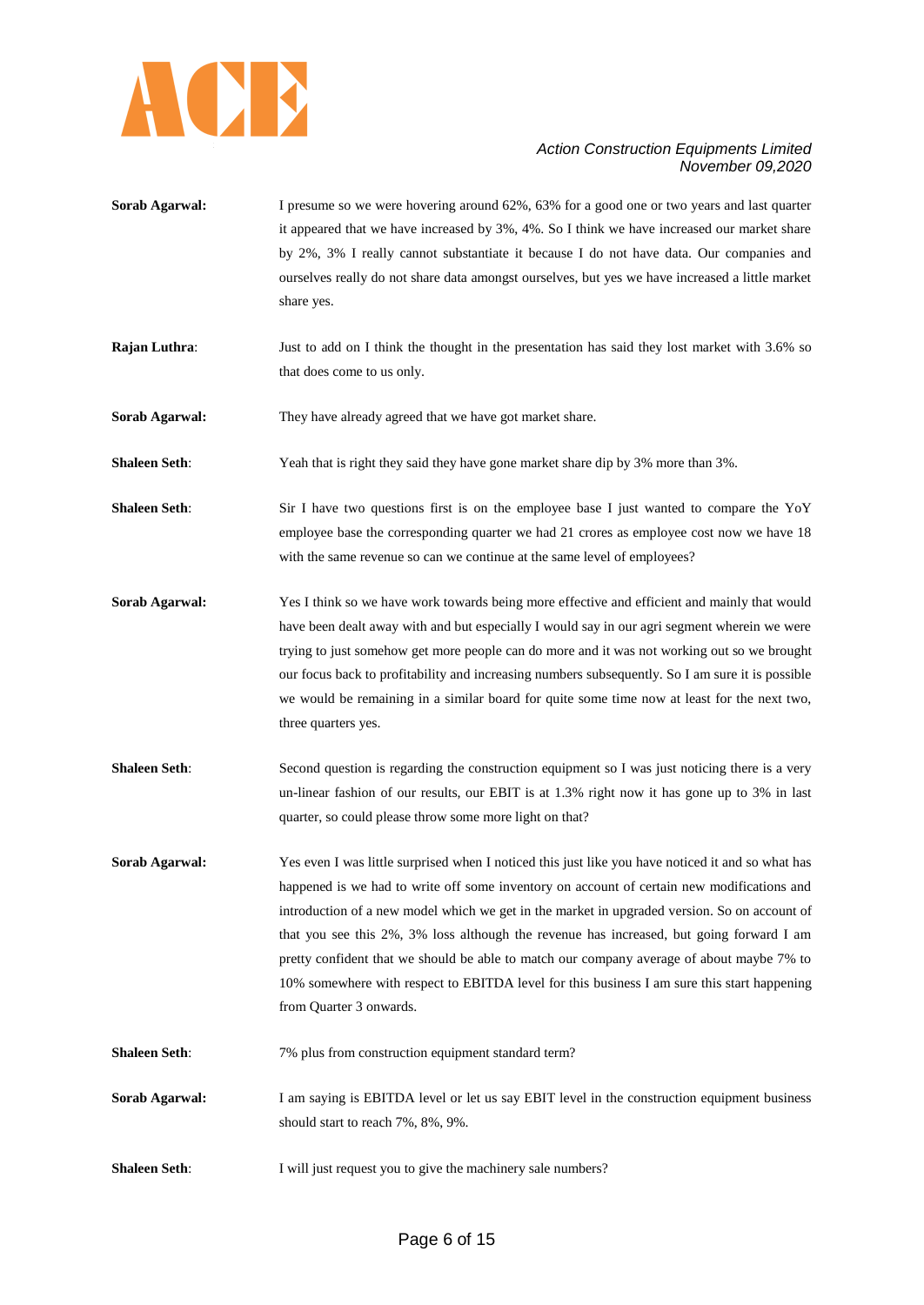

- **Rajan Luthra:** The numbers are for this quarter are cranes is pick and carry cranes is 891, mobile tower crane 6, fixed tower crane 42, crawler cranes 4 numbers, tractors I have already told 589, backhoe loader is 104, forklift 266, 11 compactors, 3 graders, 7 truck mounted cranes, 66 harvesters, 308 Rotavator and 4 pilling rigs.
- **Moderator**: Thank you very much. The next question is from the line of Rajeev Maheshwari from Praj Investments. Please go ahead.
- **Rajeev Maheshwari:** In fact in the last call based on the percentage I had asked you whether we will be able to cross 200 crores so you had told me it will be more than that in fact even I did not expected to reach to 16 crores considering what all went on March and April and May it is good to see.
- **Sorab Agarwal:** In September we had started thinking we can cross 300, but we were not able to.
- **Rajeev Maheshwari:** In fact as you told there was some supply chain concerns I think and the number which you have given that we may touch the last year same so I did a calculation so it is coming in the range of 325 to 350 crores finger crossed?
- **Sorab Agarwal:** You are talking for Quarter 3.
- **Rajeev Maheshwari:** I am talking for Quarter 3 and Quarter 4 both?
- **Sorab Agarwal:** Quarter 3 definitely think we will definitely exceed Luthra sir what is our last Quarter 3 number for last year.
- **Rajan Luthra:** Last year the Quarter 3 we did 289 crores.
- **Sorab Agarwal:** I think if everything goes well, we will exceed it by 20%, 25%.
- **Rajeev Maheshwari:** And it is good to see you are sounding much more bullish this time, after a long time may be two, three, four quarters.
- **Sorab Agarwal:** Post-COVID we just did not know what will happen how it will happen.
- **Rajeev Maheshwari:** It was quite uncertain nobody was clear what will happen, how it will happen, but it is really a good effort from your side. The only concern is like you told that because of the supply chain concern we had an impact, so what was the impact on sales and did we carry forward those sales or we lost on it or how was it like?
- **Sorab Agarwal:** See we lost at least 10% to 15% revenue in the last quarter on account of supply chain. So this revenue could easily be I have been looking like a 300 crore and there were two, three main big suppliers from where we got trouble. One of them was a Sundaram Group company and other was a big hydraulic supplier rather cylinder supplier in NCR and another was an engine.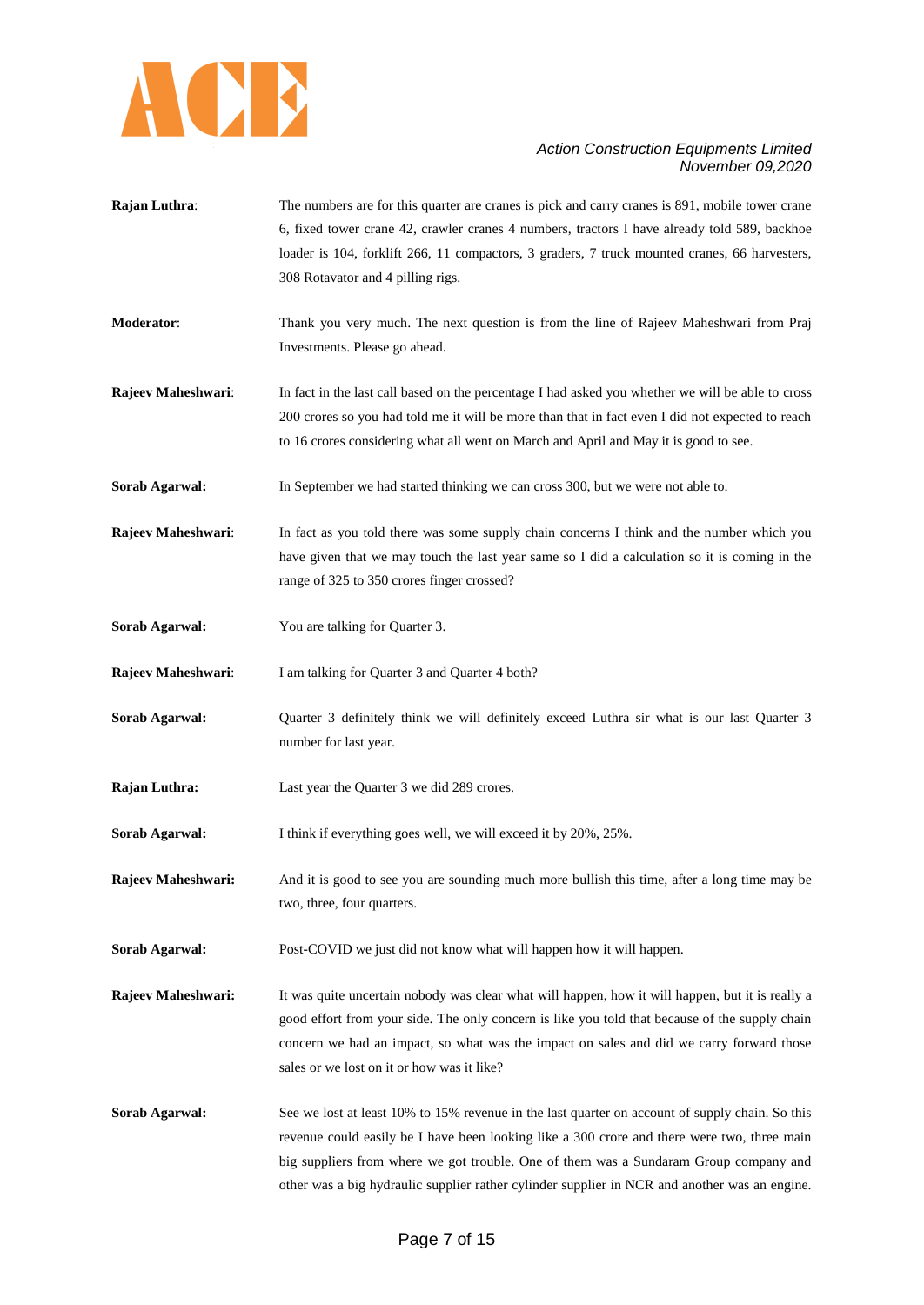

So we have not thought totally overcome the problem still supply chain problems and disruption may be this three, four main components was happening within October also, but yes it is coming into control and it is on an improvement trend. So we are very confident by end of November, middle of December it will be solved and we will be able to achieve the revenue which I have focused.

**Rajeev Maheshwari**: So basically, going forward we do not expect fall in sale because had we got this 10%, 15% results would have been much better than what we expect now?

**Sorab Agarwal:** And as a policy in our company we only get stuck once we do not get stuck in the same problem again and again we will definitely come out of it.

- **Rajeev Maheshwari:** And where do you see this momentum coming from right now suddenly the increase in the sales on the other three section like the material handling and the tractors and all, so what exactly has changed suddenly that things are picking up in these areas because in some areas we have shown may be 30%, 40%, 50% increase compared to last year?
- **Sorab Agarwal:** See basically the segment we work in primarily it is a construction sector and then definitely the heavy engineering and the industrial sectors which uses lot of cranes and material handling and then because of our tractors and harvesters the agri sector. The construction sector definitely was like I had mentioned in my last call also that because of heavy monsoons and longer monsoon and the migrant labor problem or the labor shortage. A lot of these projects were sort of just turned off for two, three months and were to be restarted in September, October once the rain is finished and the labor might start to return that was the anticipation and that is what has happened. So most of the construction projects of the company which were on a slow mode or practically shut off for two, three months let us say June, July, August for some company even May, June, July, August so those came on board and the construction activity has sort of normalized and regained that is the industrial activity very surprisingly has really even I was caught unaware that the way it bounce back in the last two, three months and the basic reason behind that I really cut out answer because the industrial activity has increased more or less all across.
- **Rajeev Maheshwari:** We are even in the steel companies have raised their prices suddenly the car sales have picked up so suddenly it is that nothing has happened in last quarter just looking at that?

**Sorab Agarwal:** So industrial activity is generally picked up and a lot of cranes are required right from handling of steel in every cycle whether is the iron ore mine or whether it is the plants or further the rolling mills or the stockyards or transportation so it has just picked up. Cars and automotive and scooters I think it is more to do with how many people will prefer more personal mobility than being on the transportation, but it has helped everything all around it.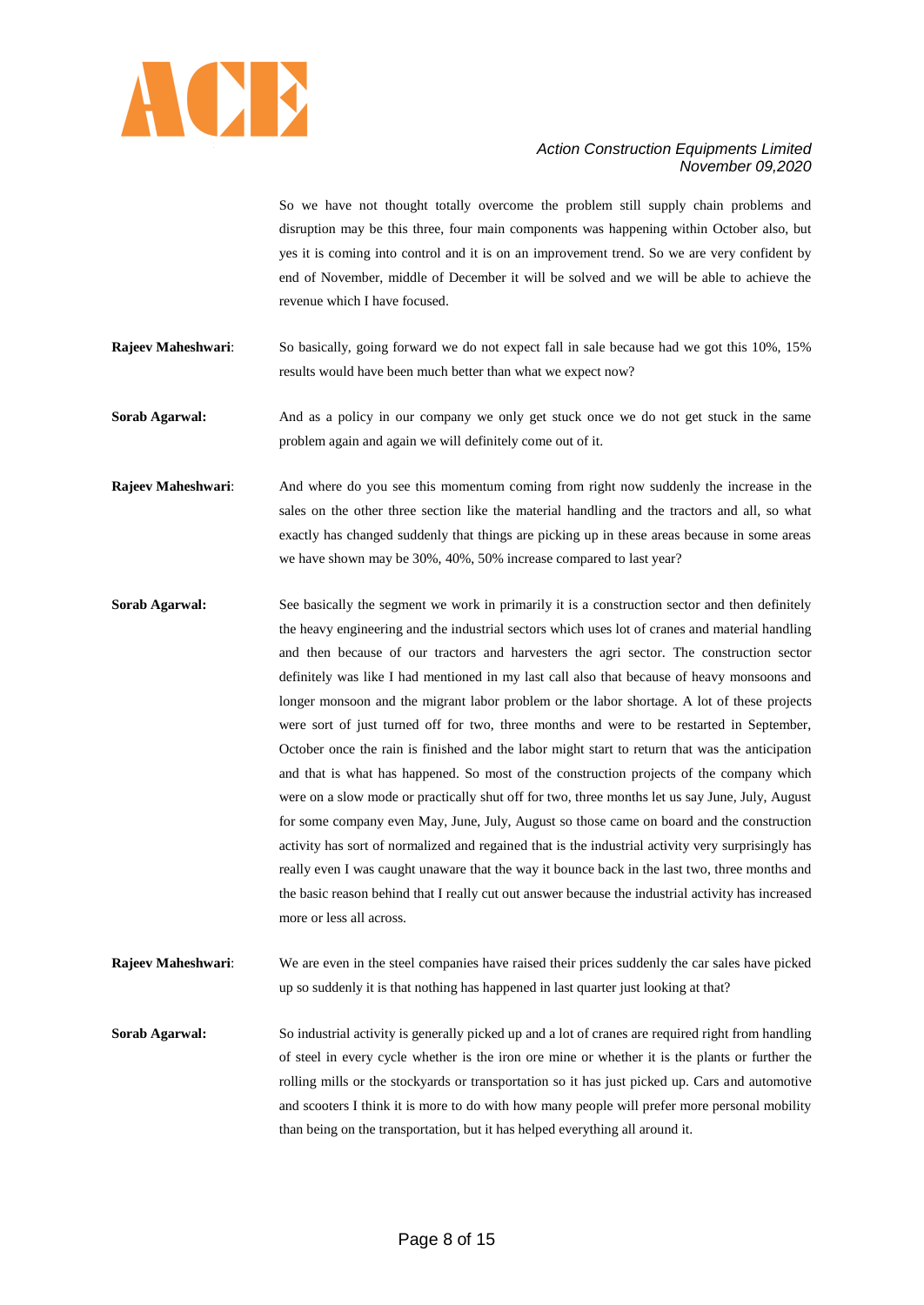

- **Rajeev Maheshwari:** It has helped the entire industry as such, but one final part is in the last call there was some discussion in terms of the small players in the pick and carry cranes would be literally left with nothing, so are the only two dominant players ourselves ACE and the other competitors are there primarily two players or still we see the smaller players eating into the shares of how we would like the market scenario?
- **Sorab Agarwal:** I would say 95%, 96%, 97% of the market is between Scott and ACE for canes obviously we are also dominant player and there are two, three, four rather sometimes there are two, sometimes there are three, four which just keep on waking up, sleeping. There are two, three players who have been little active with the 2%, 3%, 4% market share obviously they are still existing, so they have not been knocked out as of now. Let us see how things unfold, it is very difficult for me to answer that question, but they continue to remain where they were.
- **Rajeev Maheshwari**: And one final question how is the export scenario after the COVID in terms of the exports to the African countries or the South Asian countries?
- **Sorab Agarwal:** I think it has resumed already and last year we did close to about a 6% revenue from export and we were hoping to get to 8%, 10% and then finally to 15%, 20% going forward in the year. So I think we are on track to take our revenue to 7%, 8% within this year it appears to be like that.
- **Moderator:** Thank you very much. Next question is from the line of Naresh Kataria from MoneyCurves Investments. Please go ahead.
- **Naresh Kataria:** I wanted to ask on margins I have heard that you are looking at potentially much better margins close to double digit what are the levers which will come into play is it just volume growth or are you seeing better pricing what exactly how do we read this very positive statements on margins?
- **Sorab Agarwal:** See it is a combination of lot of factors, so I think primarily the margins depend on the selling price and the raw material cost. So because the steel prices has gone up and accordingly we have increased our selling prices to some extent in the month from 1<sup>st</sup> November onwards and going forward from January we will further increase our prices to set off the material cost aspect so that takes care of that and on the contrary we are very hopeful that our operating leverage with our numbers going up that will definitely contribute to our margin expansion. Apart from you know because of COVID the various control measure that have been put in place and whatever we have been able to do and whatever we see we can do further. So I am sure that 1.5% to 2% expansion in margins on account of cost control which we have been able to do which might be a little more going forward that is definitely in place and operating leverage we have further bring in margin expansion so that actually gives us a lot of confidence that we should be I am as sure as can be that Quarter 3, Quarter 4 would be double digit margin at EBITDA level and we just might be able to do it on a whole year basis also.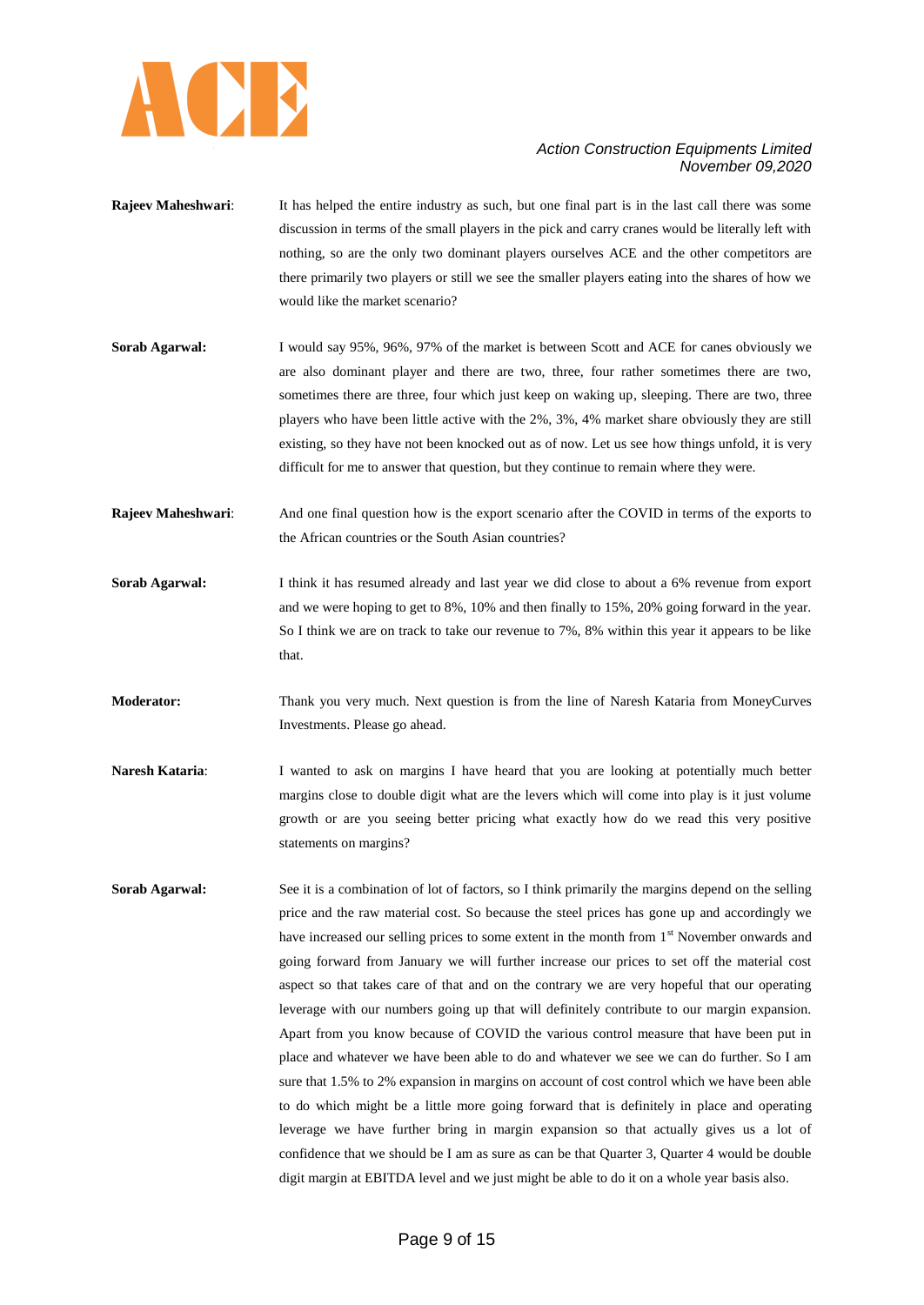

- **Naresh Kataria:** My last question is on dividend distribution I see that we have been distributing 10%, 11% so with better times could we look at and our debt levels are also quite comfortable would we be looking at slightly better distribution?
- **Sorab Agarwal:** I am sure and as a matter of fact we have been distributing with the policy of distributing at least 30%, 40% of the money that we can every year. So I am sure with the profit margin increasing and the availability of cash buffer in the company and yes our reducing debt levels unfortunately March seem to be a little higher just because our working capital was put in a mess, but definitely with time our dividend yield or dividend this thing will definitely be going up.
- **Moderator:** Thank you very much. The next question is from the line of Sanjay Dam from Old Bridge Capital. Please go ahead.
- **Sanjay Dam:** Sir, two questions one is in the last call you were kind enough to explain how big crane market is adjustable space for us and what was the construction machinery market and I recall you saying that you know the crane market was about 1,700, 1,800 crore and 9 times the construction market was kind of about 8,500, 9,000 crore types. So going by the addressable space do you think that we will catch up with at least we are just the larger space in the construction equipment revenue will kind of do justice our revenues will be justice to the opportunity size?
- **Sorab Agarwal:** I am as sure as I can be now, and I will answer your question again in two parts A with respect to cranes and B with respect to construction equipment. In cranes, we are already in a majority market share and I am sure we will continue to work hard to increase it, but with reference to lot of virtual meetings and discussions which I have had with some of the key players with respect to construction and in the country. The impression that some of them has really seen a people who are also well connected in the circuit with respect to what is happening, what is not happening that one of them told me sir that you just might see one of your best years next year. So should I give the confidence that the crane market will further expand it has to with growth, with infrastructure, with activity, with economic activity, with mechanization happening. The only problem with our country has been that I do not know what happens every one or two or three years something happens and then things goes down and then catches up then it goes down then it catches up and this time when the revival had started happening December onwards unfortunately Corona caught up. This is the statement which I got from one of the leading players not from one I have from two, three of them that next year could be one of your best year so far because of the amount of traction they are seeing in the construction activity and the crane market size accordingly we will have to expand this is first part. Second part with respect to construction equipment we have been struggling and toiling for so many years and touchwood I can very confidently tell you that for the first time even in my own heart I have got the confidence that we can go anywhere not just somewhere we can go anywhere we have already started heading in the right direction and God willing I used to say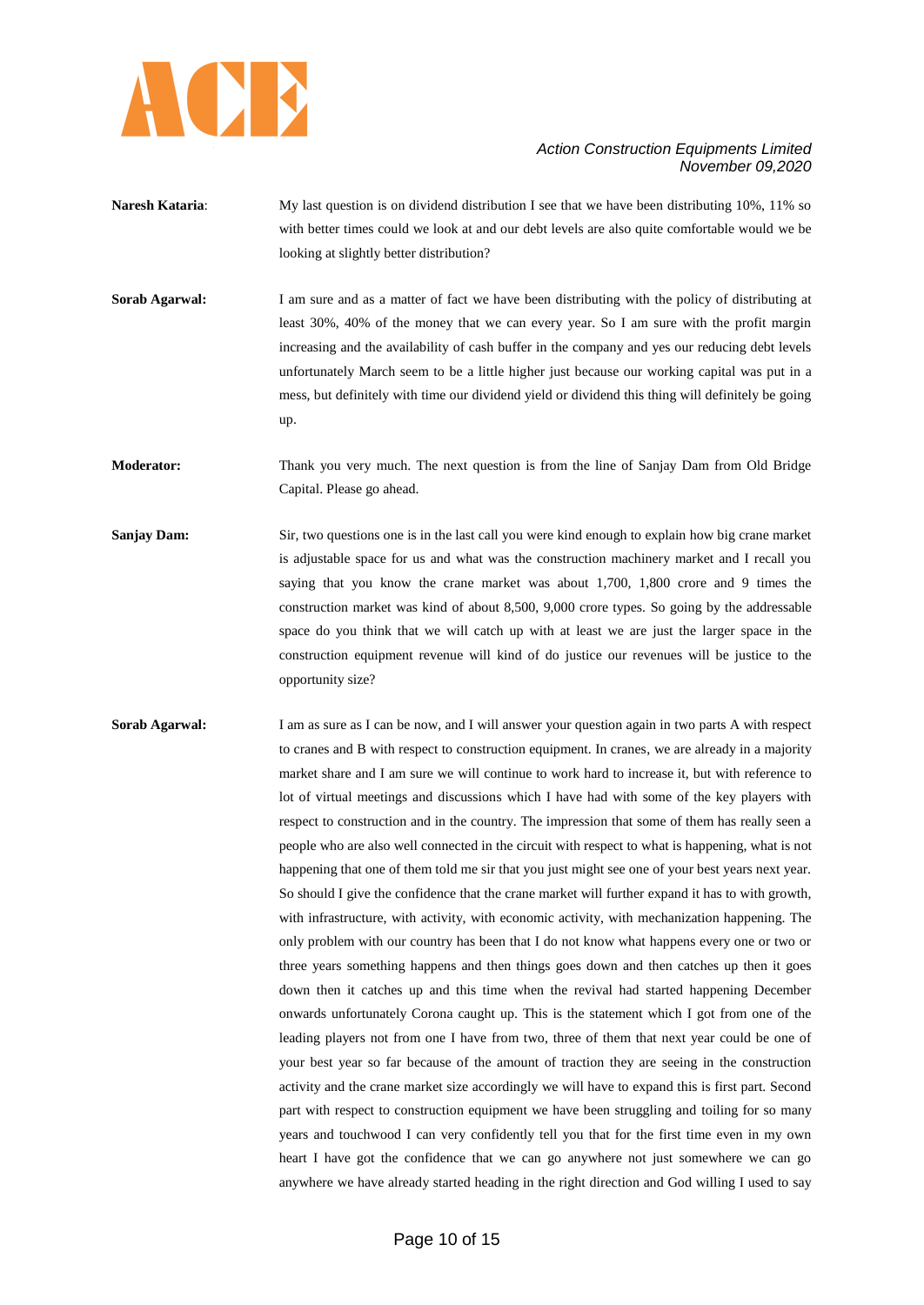

that there is a potential to grow 70%, 80% everywhere on a CAGR basis next five, five years with respect to our construction equipment business and for the first time I am fully confident that we are on the right track and it just might happen whether it happens or does not happen obviously I do not know, but we will do justice to the construction space the size and the quantum available with respect to our company I am very confident.

**Sanjay Dam:** In the 1,700 crores space you have got a 60% share thereabout so unless we do kind of in 7,000, 8,000, 9,000 crores?

**Sorab Agarwal:** I can just tell you that in the coming three to five years 8,000, 9,000 crore this will be 10,000 to 12,000 or even more and everything falls in place we should do around 1,000, 2,000 or even 2,500 crore we will definitely do because if we will not do we will be foolish than anybody else will do.

**Sanjay Dam:** Just putting that I will just extend what we just said that this 9,000 becomes 12,000 crore and we could do 2,000, 2,500 crores out of that?

**Sorab Agarwal:** So over the next three to five years yes.

**Sanjay Dam:** I am just saying that year after year we are kind of seeing our dominant share and cranes being there, but we kind of not been reaching anywhere in the construction space so this 12,000 crore space so would you be kind enough to kind of break this up into opportunities which are there and what are the things that we could address?

**Sorab Agarwal:** Last time also we might have discussed the figure of around 8,000, 9,000 that was primarily with respect to our addressable market space which was backhoe loaders, motor grader, and soil compactors with the market size is about 8,000, 9,000 crores which eventually with time go to 10,000 and 12,000 crores that is what it looks like. So if we see from this I would say the majority of the portion is backhoe loaders and yes there are motor grader may be worth about 400, 500, 600 crores and soil compactors may be worth about another 800, 1,000 crores so out of 8,000, 9,000 crore 1,200 crore machinery and balance is backhoe loaders. I think we will be going into both of these places and taking 10%, 20% market share in both of these places it looks doable it will not happen in like I said in this year or the next year, but over the next three to five years it will happen. We have already been able to position ourselves, get acceptability, cover the obstacles, improve the machines, do whatever that needed to be done and we are already at some level and acceptance and from here on I am sure it will continue to increase.

**Moderator:** Thank you. The next question is from the line of Adil Khan from ICICI Direct. Please go ahead.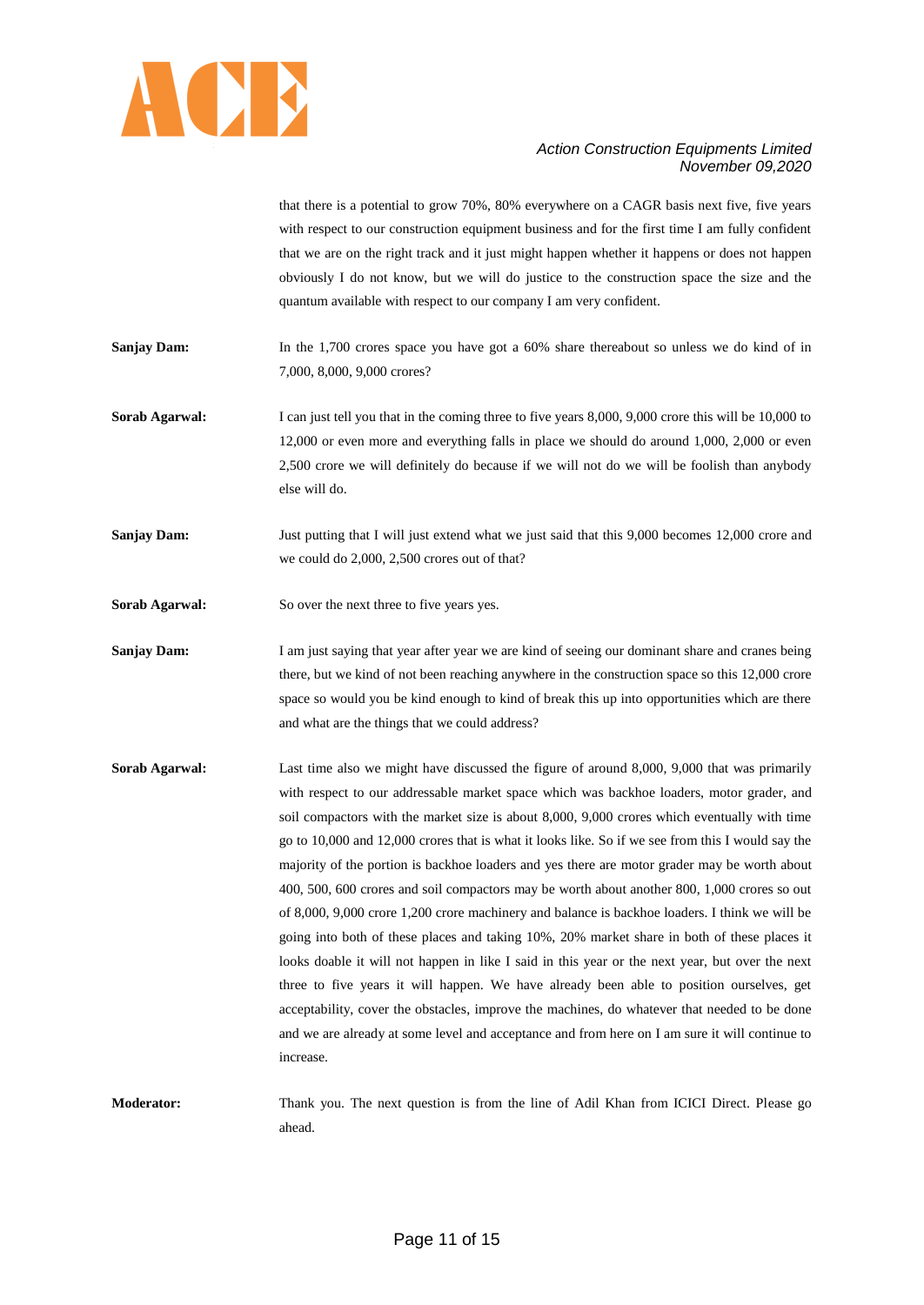

- **Adil Khan:** So I have just two questions the first one being that the last quarter we talked about a launch of new products so that product had a market size of around 300 to 400 crores, so what is the outlook in the second half of the year for that sir?
- **Sorab Agarwal:** You know we wanted to come out with that product with this year and as of now we are on track so if everything goes well, we should bring it around sometime in February, March. So the actual effect of some sales and the revenue and profitability increasing would be coming in next year only because February, March sometimes we are able to bring around that product. So we are on track and we will bring it this year I mean yes the addition to our bottom line, top line will start happening only next year.

Adil Khan: And sir what will be an outlook on debt position for FY21?

**Sorab Agarwal:** See our position before COVID was very simple that we need to go debt free as soon as possible and if you look at the trend for the last four, five years we have been able to steadily reduce our debt which has primarily been our working capital short term and end of March we are left at 81 crores. So if everything goes well I think we should be able to get a 50, 60 crore by end of this year or even better because of this disruption and working capital and our working capital getting disrupted for nearly three, four months so we might not be able to bring it down more than that, but I think we should be down to 50, 60 crores levels that is what we are planning.

**Moderator:** Thank you. The next question is from the line of Bharat Parekh from CLSA. Please go ahead.

**Bharat Parekh**: Sorry to dig deeper but having seen the space for a decade what I observed right now on the ground is that except for one Madhya Pradesh based construction company average order backlog of all the construction companies including the largest company in India is actually running negative right now while we appreciate that things will bounce back from a low base, but until order backlog starts to grow because they already have a construction equipment right now so which is at sub segment which you see is sort of in a way bullish because reach up to all the industries companies while volumes are back, but CAPEX is on freeze as far as FY21 is concerned if not cut by 20%, 30% sorry I do not want to make you negative I am just trying to understand better in terms of real scene from the ground which you did better than us in terms of where do you see this positive delta coming from as a sectoral perspective and secondly if you can give us a perspective that was your base low last year that we are having such a robust growth right now in October four questions will be really helpful to get your perspective?

**Sorab Agarwal:** See what is happening that if you talk of the construction sector it is broken up into a lot many things whether it is roads, metro, bullet train, urban infra, ports xyz and if we look at the recent changes in the standing norms which have been done by the road ministry wherein they are allowing even smaller players with a slightly lower revenue base and things I am sure you would have read that article. See the market with respect to infra development and construction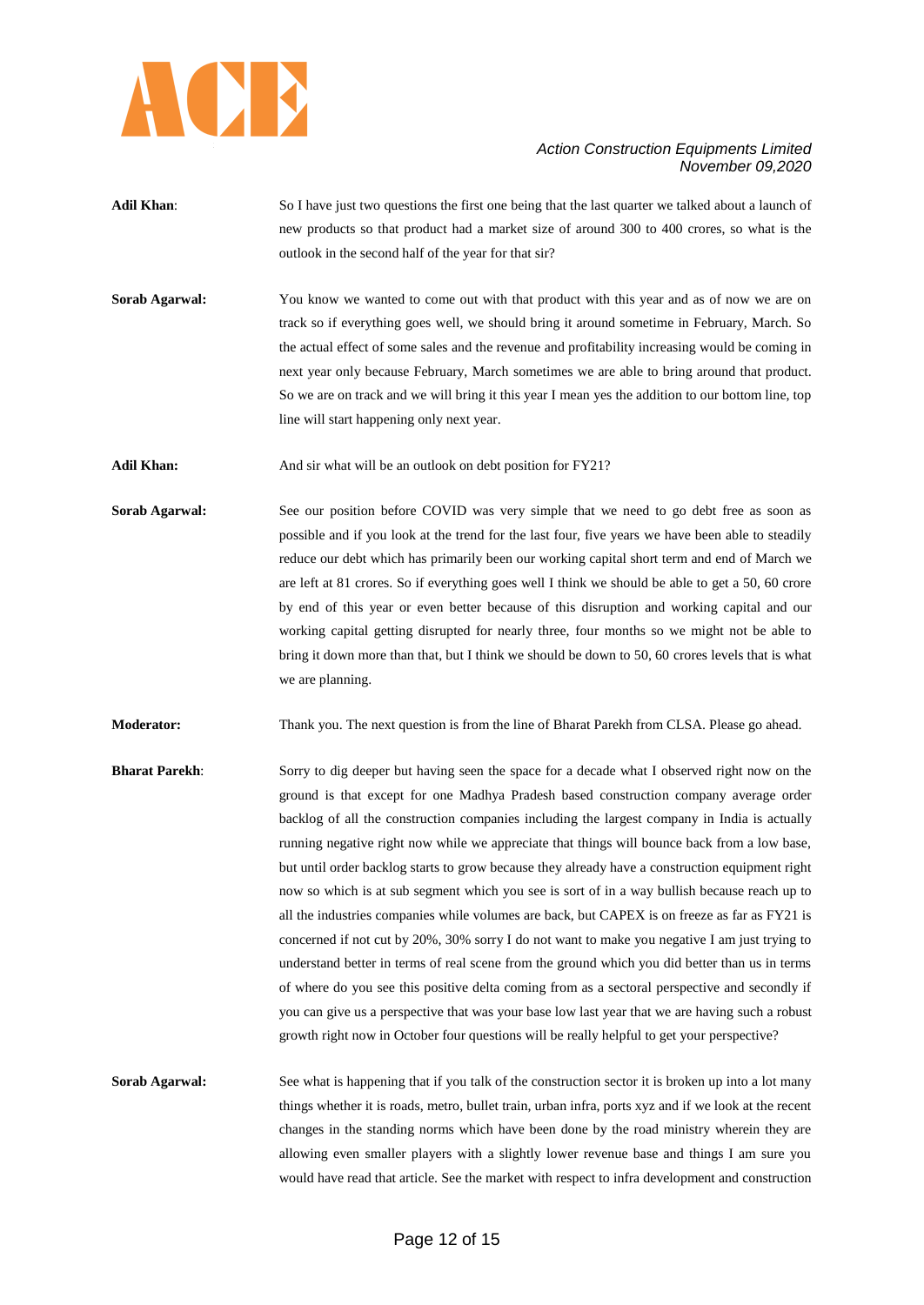

even the government does not want should be controlled by 4, 5, 6, 10 fewer people rather smaller companies who have the potential to become bigger should also be able to play in the infra story, should also get worse otherwise it is limited to 5, 10, 15 players bidding or getting a tender and creating a backlog or increasing their size or because the size has grown too big because of the inefficiency delaying the project or you understand what I am saying. So may be the order book of the bigger companies might not increase, but you also have to understand that a lot of middle size companies or companies which are on the verge of being called bigger construction infra companies are on the verge of getting more orders now and in future so that is the first submission I would say with respect to what you just said. Apart from that if you look at the construction activity with respect to metro it is practically starting in every big cities it has already started or happening and once it starts it is only going to increase, increase and increase because just that putting one or two lines or one or two pages metro network can really work or we complete it and projects like your bullet train which is now nearly under award and the actual need of urban or civic infra in the very cities where all of us stay I really do not know whether you are from Bombay or from Chennai or Bangalore or let us say Tier-2, Tier-3. So, the scope has been immense a lot of things have been happening in the last 10, 12 years. Fortunately, unfortunately the speed at which they were happening and the speed at which they were required to be developed to cater to the actual requirement there was a lag, the requirement was increasing faster than what the creation was and in case the base of the creation of the infra was already lagging. The biggest question mark which is going to come in from where all this will be funded so that is one question I really do not have an answer to if that question the government is able to answer whether it is or whether with private players coming in whether getting money at lower cost or for example just like the bullet train project getting and funding from or the dedicated trade corridor getting and funding from countries with lower or very less interest cost so that is one question I really cannot answer, but yes with respect to the potentials I think it is enormous that is all I can tell you, but another thing which I just said our country is basically all predictable and if things seem to be coming on track then they get derailed this time the derailment was more to do with COVID after the IL&FS debacle and one and half years of slowness was there things are getting back on track December, January onwards and then COVID happens again they seem to be coming back on track so that is something which is definitely much beyond our control influence we just have to bear with it and if you talk of yes, definitely last year was a little slowing year for most of the equipment manufacturers and same was for us and we did degrow a little in the last year post IL&FS and then the market slowing down and then the elections and whatever, whatever. So yes, the base was definitely a little smaller last year so that is why you see that we did 268 crores same quarter last year, same quarter this year. So that is also a reason that you might see some growth, but I really do not know how quickly, how fast, how bigger the infra construction or the industrial landscape will grow in our country. See another thing with respect to our company especially at about 60% of our revenue I am talking of infra and industrial breakup 60% or let us say have a crane business comes from the infra side and balance coming from the industrial or heavy engineering or general manufacturing at large. So right now, we are seeing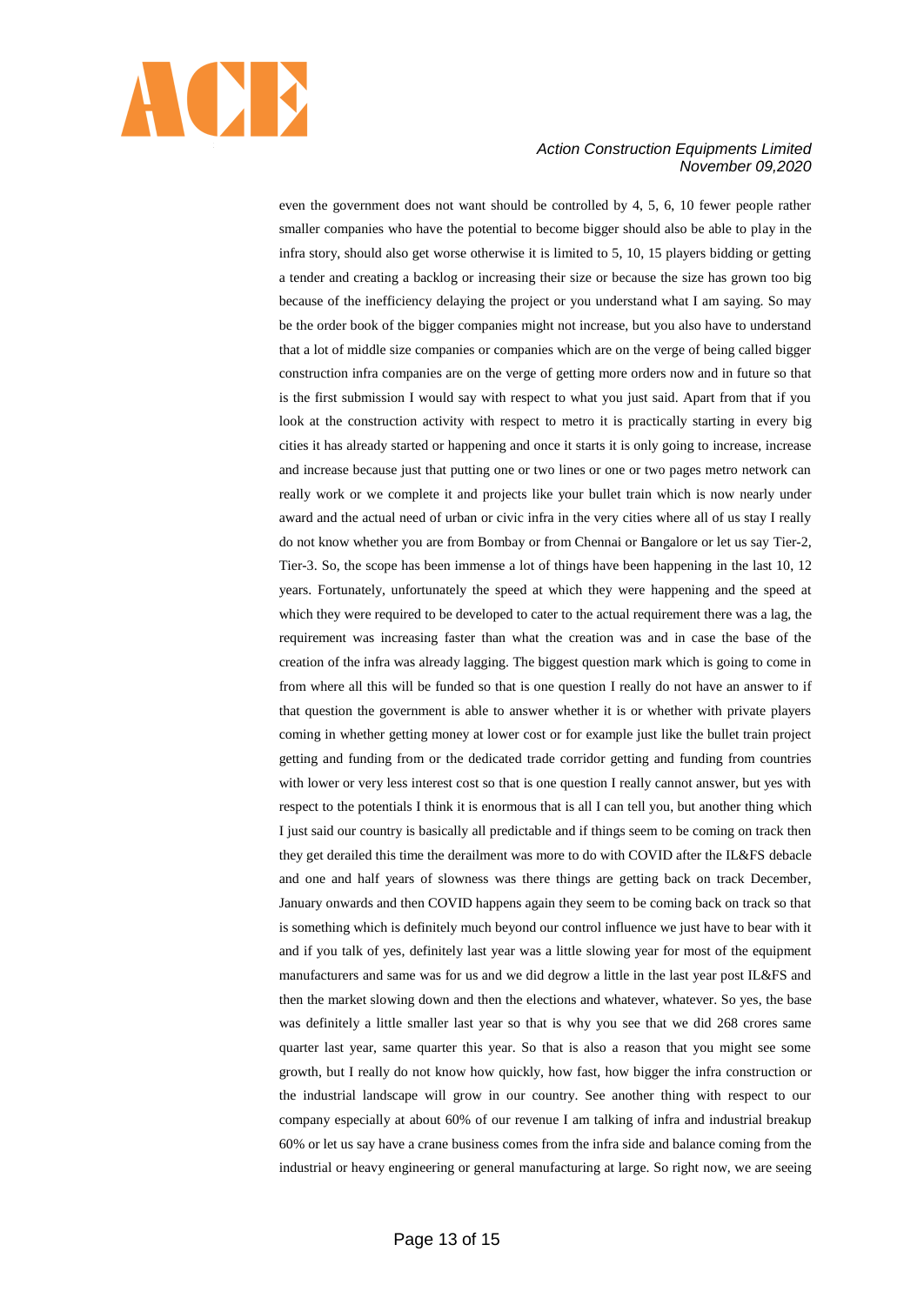

traction on both the ends and good monsoons and everything and India is primarily an agricultural-based economy with respect to the size or the contribution agriculture has in our economy and our population. So we are in all the three segments and if the country grows we grow so yes if somebody believe that the country will not grow and will start to languish in some time or will just taper off then obviously we will also taper off I am being very frank, but yes if somebody can bet on India then I am sure we are more or less in most of the hardcore place.

- **Bharat Parekh:** Secondly just wanted your perspective that there is a big narrative on currently in Make in India and Atmanirbhar Bharat and lot of focus on that, can you help us understand was important equipment especially from China was a threat at all in your business and do you see some action on the ground in terms of government tenders coming out with Make in India as a prerequisite and stuff like that how do you see is it still a narrative or you see reality on the ground?
- **Sorab Agarwal:** Unfortunately, while answering my last question I think I should have covered this as well, but good you ask it. With respect to supply chains China with respect to small, big components and even fully finished machines it is not only construction equipment, but most of everything was catering to the world and even though the biggest of the companies globally. One thing is for sure which I am seeing, feeling and let us say a couple of our venders and our my friends rather who are in the automotive space or let us say component space because most of the people globally are looking for an alternate supply chain to at least 30% to 50% extent which needs to move away from China so that is a fantastic opportunity for India and like I said talking to some people who are really big in these cases and who also supply little to us and some of them are friends they are already seeing this, hearing this and they are on the verge of deciding whether to expand more or not with respect to CAPEX or capacities so that is one thing for sure which is happening. Coming to your second part of your question Chinese equipment companies did establish a decent amount of presence in India especially in the bigger segment of machines like the bigger crawler cranes or the bigger tower cranes or the bigger truck cranes and they unfortunately Indian companies are at a slight disadvantage because the cost of money they get through Hong Kong so they have been able to offer one or two year credit period for these bigger machines and there was really no player in the country, but yes in the past in the last one and half years we have developed a series of cranes to compete with the bigger truck cranes. We have now tower cranes which are even bigger competing with the Chinese wherein we are selling more than the Chinese now in our country. In the smaller tower cranes business Chinese used to exist from 2004, 2003 onwards we sort of overtook them by 2010, 2011 and today we have about 65%, 70% market share in tower cranes and the Chinese for the smaller models are nearly out, but they continue to exist in the bigger models where the quantities were less in our country and they were being imported. So we have also become reasonably dominant there as well with our bigger range of tower cranes. So yes China has been there is there and for how many let us say for bigger crawler cranes. So we